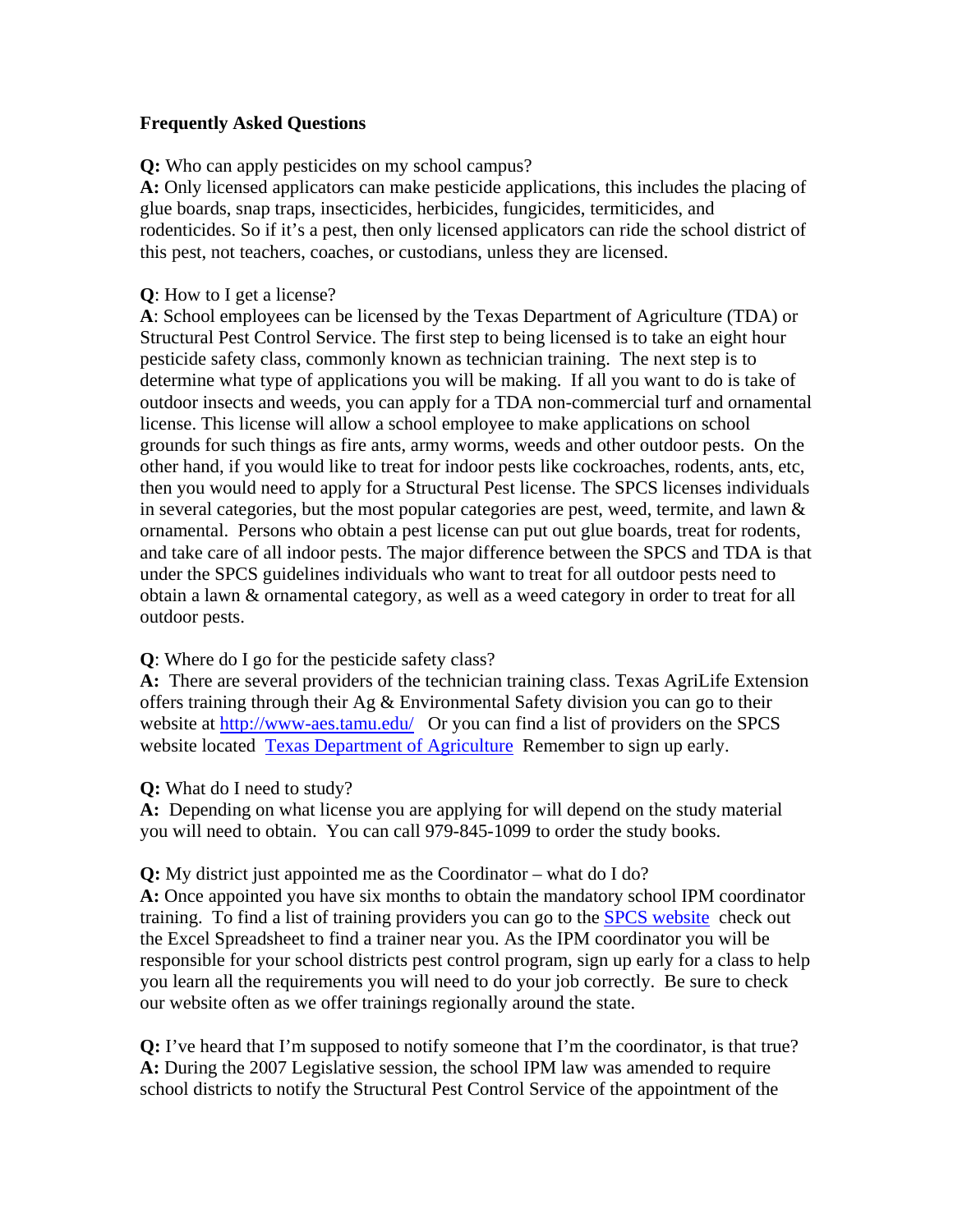IPM Coordinator. Within 90 days of appointment the district must send to SPCS the name, address, phone number and email address of every IPM coordinator appointed for the district. This information should be sent directly to SPCS, IPM Specialist, P.O. Box Austin, TX

## **Q:** Where's the list of approved chemicals?

**A:** There is no official list. In the original law the intent was to have a list of approved products; however, that proved to be too cumbersome. Instead, the SPCS develop a three step category process, Green, Yellow and Red. Green category products are identified by their active ingredients, must have a Caution Signal word, and in some cases their formulation. The current Green Category consists of the following active ingredients: Inorganic pesticides (boric acid, disodium octoborate tetrahydrate, silica gel or diatomaceous earth.}, Insect growth regulators, Insect and rodent baits in tamper-resistant containers, or for crack-and-crevice use only; Microbe-based insecticides; Botanical insecticides (not including synthetic pyrethroids) containing no more than 5% synergists; Biological (living) control agents; and/or Pesticidal soap and natural and synthetic horticultural oils. You can also find a helpful handout on our forms page – Recognizing Green Category Pesticides http://schoolipm.tamu.edu/IPM\_forms.asp

**Q:** The school IPM rules state that we must monitor, what does that mean. **A:** The Structural Service requires that the licensed applicator has some way of determining if there is any pest activity. Monitoring can be done using glue boards, sticky cards, careful inspection and identification of known pest activity or some other documented method that alerts the applicator and IPM coordinator of a current pest problem. Once the activity has been identified then the next phase that the Service would like to see applicators do is have a written management plan describing the steps that will be taken chemically and non-chemically to eliminate the problem.

# **Q:** The state requires we post – where and why should I?

**A:** Posting is required to allow those person's who might be present a chance to be away from the area during and after treatment. The state requires that licensed applicators who make applications in schools, child care centers, nursing homes, and hospitals alert the building occupants 48 hours in advance that a potential pesticide treatment might be made on the specified date. This 48 hour posting notice should be placed in areas of common access that the building occupants will come in frequent contact. For schools this could be on each door, a bulletin board located by the front entry desk, the teachers lounge and kitchen/cafeteria area. In a large building or institution you may have several posting notifications. Prior to establishing a pest control contract this is something that should be worked out between the company and the IPM Coordinator. For schools or institutions that conduct their entire pest control in-house, then a system for routinely inspecting buildings and determining application methods will need to be determined.

# **Q:** What about parents and students, how are they to be notified?

**A:** The state also requires that all education institutions and child care facilities notify parents and guardians at the time of the child's registration that the institution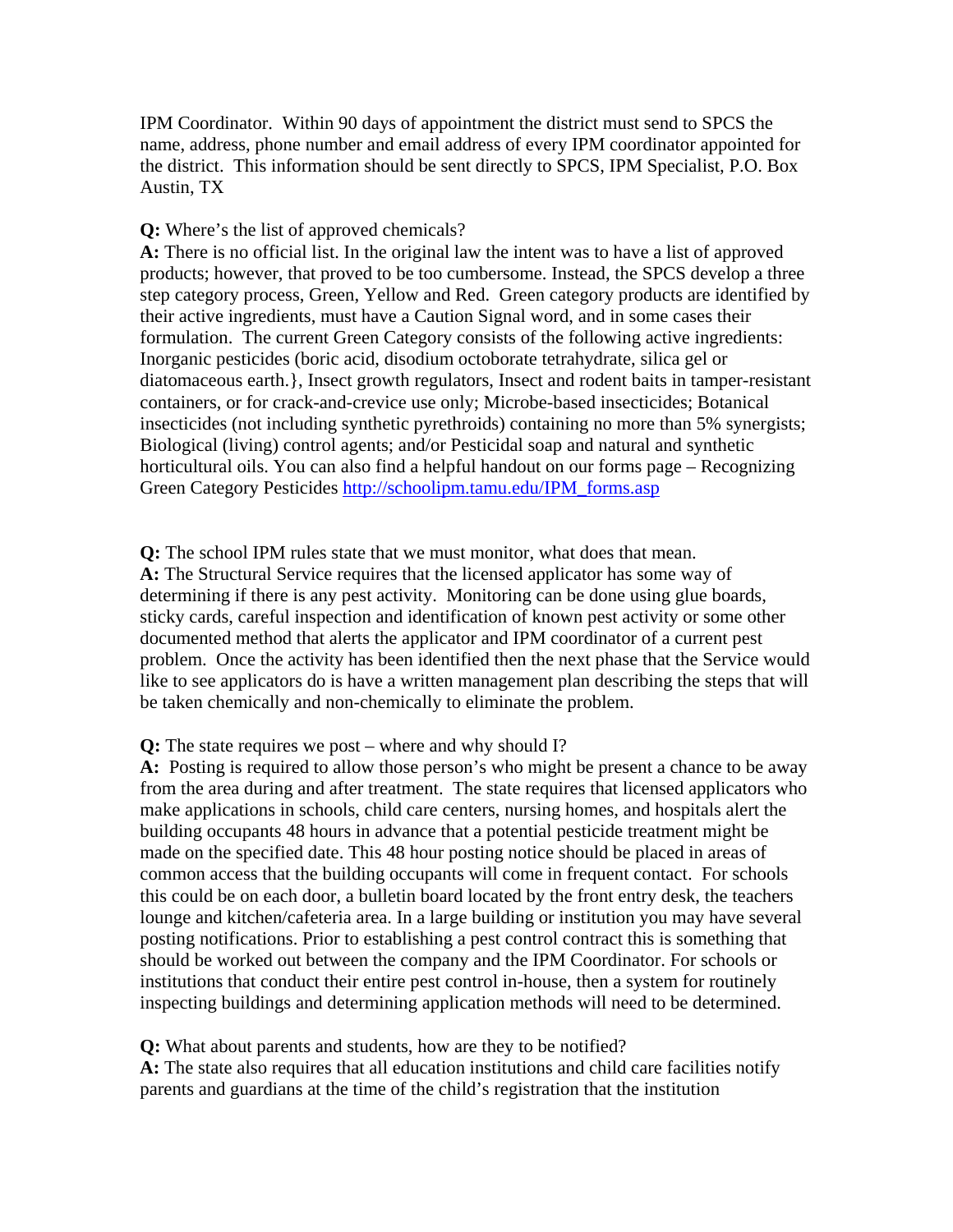periodically applies pesticides. This notification can be done in a variety of methods. For the majority of public schools in Texas, a statement is placed in the student handbook for parents and students to read and determine if they need to alert the school of a certain sensitivity. However, institutions can also send home a more detailed letter to parents asking them to contact the institution if they have a chemically sensitive child. Or another method is for those institutions that require annual enrollment as part of their charter or mandates can also have a statement on the application asking parents to alert the district at registration to any known pesticide allergies or illnesses. The state only requires one of these methods.

# **Q:** What do we do about Head Lice?

**A:** Head lice are considered a public health nuisance and currently does not fall under the school IPM rules. However, that does not mean a break out of head lice should be ignored. The first step for any institution is to develop a notification plan to alert parents and teachers of the head louse problem. The second step would be to engage school nurses, custodians and maintenance personnel in a plan to ensure there is no transference of head lice from one student's possessions to another's. This could include but not limited to:

- Removing garments from coat/hat hangers and cleaning them in warm to hot water.
- Deep cleaning carpets and furniture
- Removing old furniture or carpet when infestations are bad
- Adopting a no-nit policy for returning students
- Adopting a policy to check backpacks and other garments for signs of infestation.

School administrators should work with public health officials to determine their best course of action prior to a break out. Our website also offers several handouts to assist administrators they can be found under our Forms page.

**Q:** What can be done about mosquitoes?

**A:** Mosquitoes are another pest that falls under a public health aspect. Mosquitoes are carriers of several health diseases; therefore they do require certain management of them. However, for school systems this is not always easy. With any mosquito management plan the first step is eliminating breeding areas that includes cleaning up debris and ensuring that trash cans do not act as reservoirs of water. Keeping your eye on neighboring creeks and adjacent properties for potential breeding sites is something else you can do. School administrators should develop a plan with their local health department to determine what if any treatment methods need to be developed. This especially important when a natural weather development occurs that could increase mosquito activity in your area. However, under normal circumstances schools can allow students and staff to bring repellents to school to use while outdoors. Educational programs offered by local Extension agents or public health officials are also beneficial so everyone can learn to look for breeding site areas. IPM Coordinators can work with school administrators and pest control applicators to develop a mosquito management plan that can also reduce the incident of mosquitoes in areas of high breeding. You can